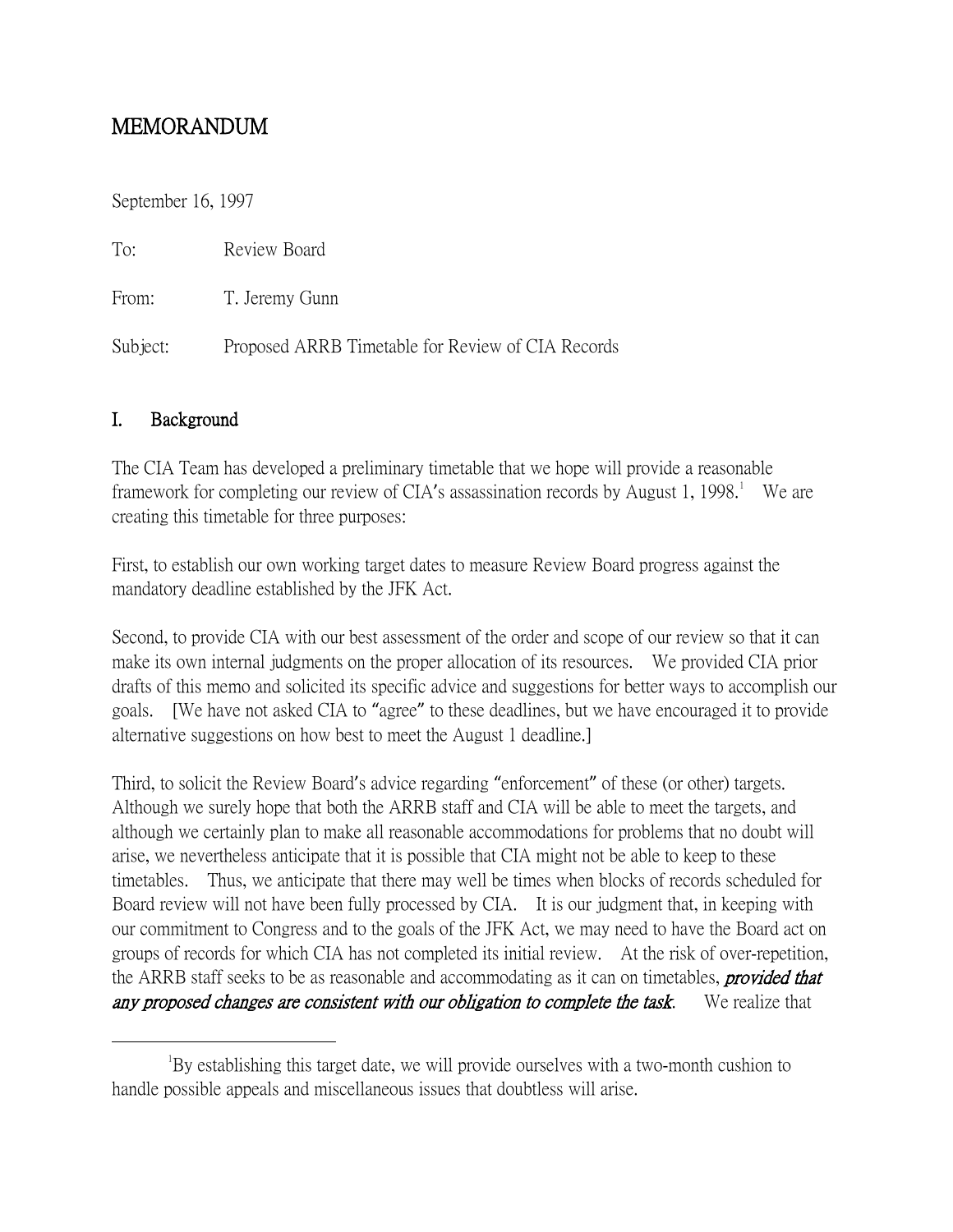this review may have resource-allocation consequences for CIA and we expect to refine this timetable both to minimize the resource impact and to allow us and the CIA to proceed most efficiently with the review. We also take very seriously our commitment to Congress to complete our work on schedule.

 Is the Board prepared to make decisions on records if CIA has not completed its review and to enforce those decisions?

#### II. Issues applying to all CIA record groups

Records to be opened-in-full

During the course of CIA's review, it frequently identifies records that is it is prepared to open in full without Board action. Although there is a benefit in promptly forwarding such records to NARA, it is less expensive for CIA to process these records during the summer months. Accordingly, we are prepared to agree with CIA that it may delay processing such records, provided that all such processing of open-in-full records will be completed by August 30, 1998.

#### Duplicates

CIA will continue to identify duplicates and may process them after all other documents have been reviewed and transferred to NARA. If the ARRB is shown that any given record is a duplicate, CIA need not complete the processing before September 30, 1998.

#### III. CIA Record Groups

- A. Oswald 201 File (17 boxes)
	- current status:

review completed (with a few minor exceptions)

#### B. CIA Sequestered Collection

#### 1. **"**The 63 boxes**"**

- current status:

The ARRB staff has completed a survey of the 63 boxes (on the folder level) and has assigned each folder a relevance priority on a 1 to 4 scale. CIA has completed its declassification review of roughly 66% of the priority 1 folders.

The ARRB Staff has completed its own review of approximately 50% of the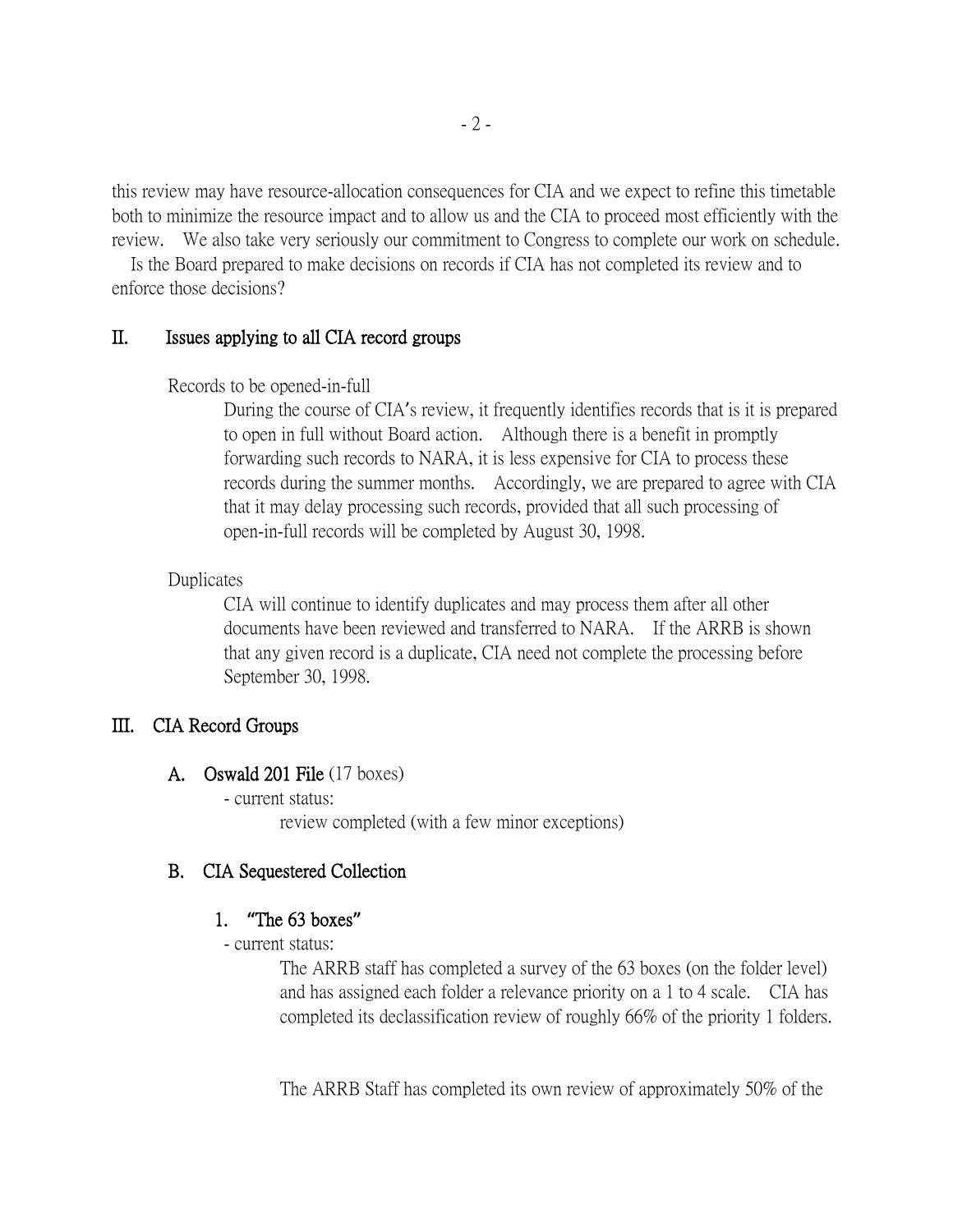priority 1 records and those records have been (or shortly will) be voted on by the Board.

- target dates:

Completion of final review of 63 boxes by January 31, 1998.

- time line:

| 9/30/97  | box 40 (priority 1)     |
|----------|-------------------------|
| 10/31/97 | box 48 (priority 1)     |
| 11/30/97 | box $56$ (priority 1)   |
| 12/31/97 | box $63$ (priority 1)   |
| 1/31/98  | all priority 2, 3 and 4 |

#### 2. HSCA Staff notes (originally interfiled in the 63 boxes)

- status:

Record Identification Forms prepared for all documents. CIA review is 80% complete. ARRB staff completes its review shortly after receiving records from CIA.

- target dates:

Complete Board voting by November 18, 1997.

#### 3. Microfilm (72 boxes)

- current status:

CIA identified approximately 33% of these records as NBR. ARRB staff has reviewed all CIA NBR designations, and has identified additional records that should be reviewed by the Board.

The ARRB Staff will discuss with the CIA the preparation of Record Identification Forms (RIFs or "IDEN aids" in CIA terminology) and develop a plan that will best facilitate review.<sup>[2](#page-2-0)</sup>

- target dates:

CIA begins review by November 1, 1997 and completes review by July 1,

<span id="page-2-0"></span> $\overline{\phantom{a}}$   $\overline{\phantom{a}}$   $\overline{\phantom{a}}$   $\overline{\phantom{a}}$  $^{2}$ The ARRB staff has no objection to the records being identified entirely on the folder level provided that all records in the folder are open-in-full. If there are records in which the CIA is requesting redactions, those records must be identified individually. The remainder of open-in-full records may still be identified with one RIF as being the contents of the same folder.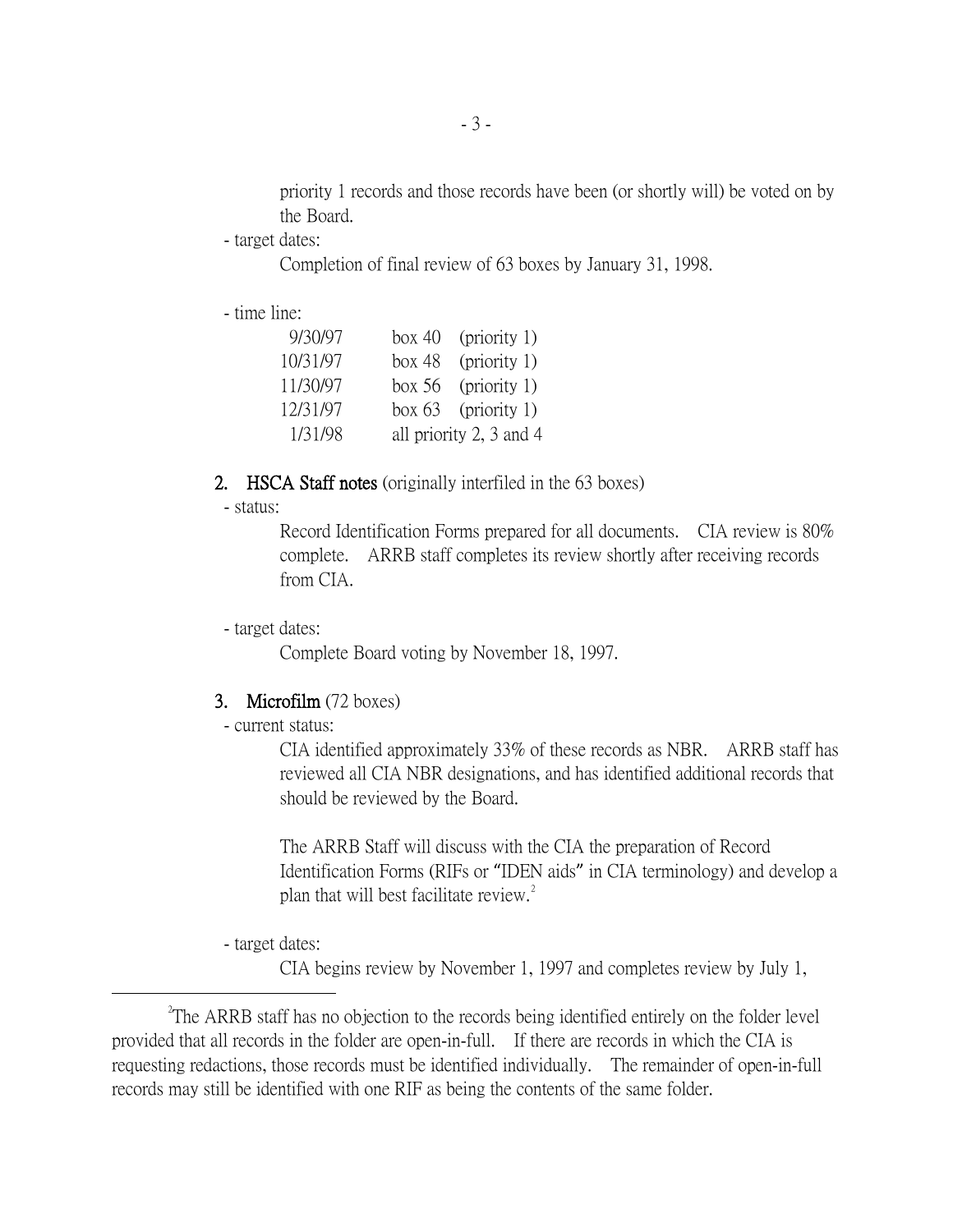1998.

Complete Board determinations by July 31, 1998.

- tentative time line:

| 11/30/97 | $1-6$<br>boxes                                     |
|----------|----------------------------------------------------|
| 12/31/97 | boxes $7-13$                                       |
| 1/31/98  | boxes $14-19$                                      |
| 2/28/98  | boxes 20-25                                        |
| 3/31/98  | boxes $26-31$ & 44-45                              |
|          | (Boxes 32-43 contain LHO's 201 file, which will be |
|          | treated as a special case.)                        |
| 4/30/98  | boxes 46-51                                        |
| 5/31/98  | boxes 52-62                                        |
|          | boxes 63-72                                        |

#### 4. Microfilm copy of Oswald 201 (approximately 12 boxes)

- issue:

The vast majority (if not all) Oswald Microfilm records are duplicates of records the Board has already reviewed under the JFK Act. To the extent that the records previously have been reviewed, there is little value in re-reviewing the records. The ARRB staff will survey the Microfilm 201 in an effort to identify any additional records that have not already been acted upon by the Board. All records not previously acted upon by the Board will be so designated, a RIF will be prepared, and they will be sent for Board action. The remaining Microfilm 201 will be transferred to the JFK Collection at NARA and opened in full in 2017.

- status:

Staff has completed its initial survey and has thus far identified no records in the 201 Microfilm that are not already in the JFK Collection.

#### C. **"**Working Files**"** (including "Russ Holmes" papers, etc.)

- status:

No Record Identification Forms have been prepared. ARRB staff has conducted a general survey.

- target dates: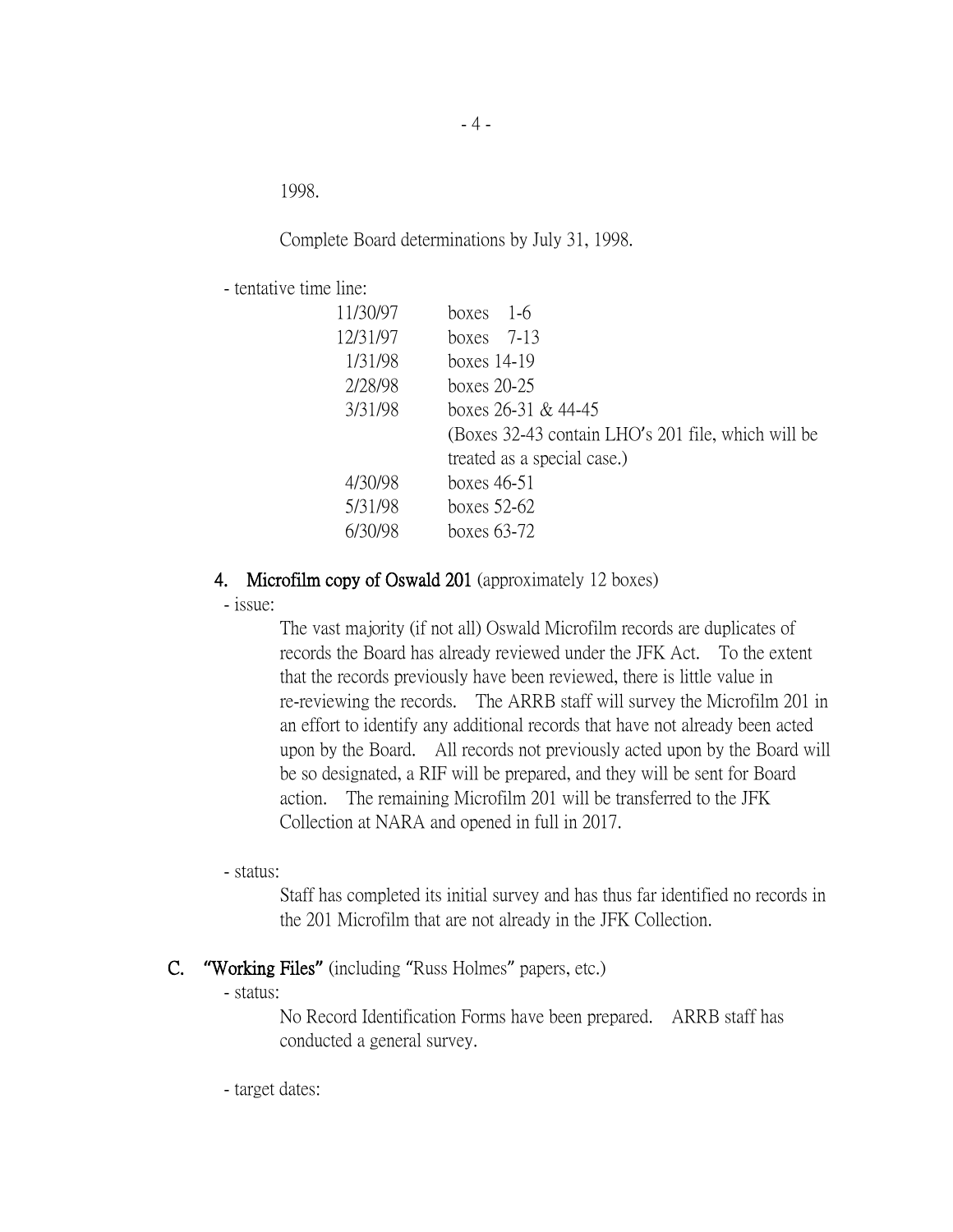Work to commence by CIA on October 1, 1997. CIA should prepare Record Identification Forms for all records by January 1, 1998. Completion of review and Board determinations by March 31, 1998.

-strategy:

The "working files" is a group of records that was assembled at CIA by Russ Holmes. Although he was not asked formally by CIA to create this separate records group, he did so in order to facilitate his work and, perhaps, to satisfy his own curiosity. The group contains many original records (copies of some of which are already in the collection) and it includes some records of which we are aware of no other copies. It is the best-organized collection of assassination records held by CIA. Its value as a reference tool is greatest as a collection. Therefore, though the file contains many duplicates of records found in the JFK collection, the ARRB staff recommends that it be preserved as a single group. Duplicates and open-in-full documents should be treated in the same manner as they are in the rest of the JFK Collection. As with the microfilm from the Sequestered Collection, the ARRB staff has no objection to the records being identified on the folder level provided that all records in the folder are open-in-full. If there are records in which CIA is requesting redactions, those records must be identified individually. The remainder of open in full records may still be identified with one RIF as being the contents of the same folder.

#### D. Additional Records

- status:

Research, requests, and negotiations continue to identify and include additional CIA records for the JFK collection.

Oswald Office of Security File. As a result of an ARRB staff request for additional information and records, CIA located portions of a previously undisclosed Office of Security file on Lee Harvey Oswald. This seven-volume file, of which six parts have been located, contains two volumes of press clippings, third agency material on Oswald, a copy of Oswald's address book, and Marina Oswald's INS file. In the upcoming months CIA will begin to review and process these materials.

- time line:

Completion by July 31, 1998.